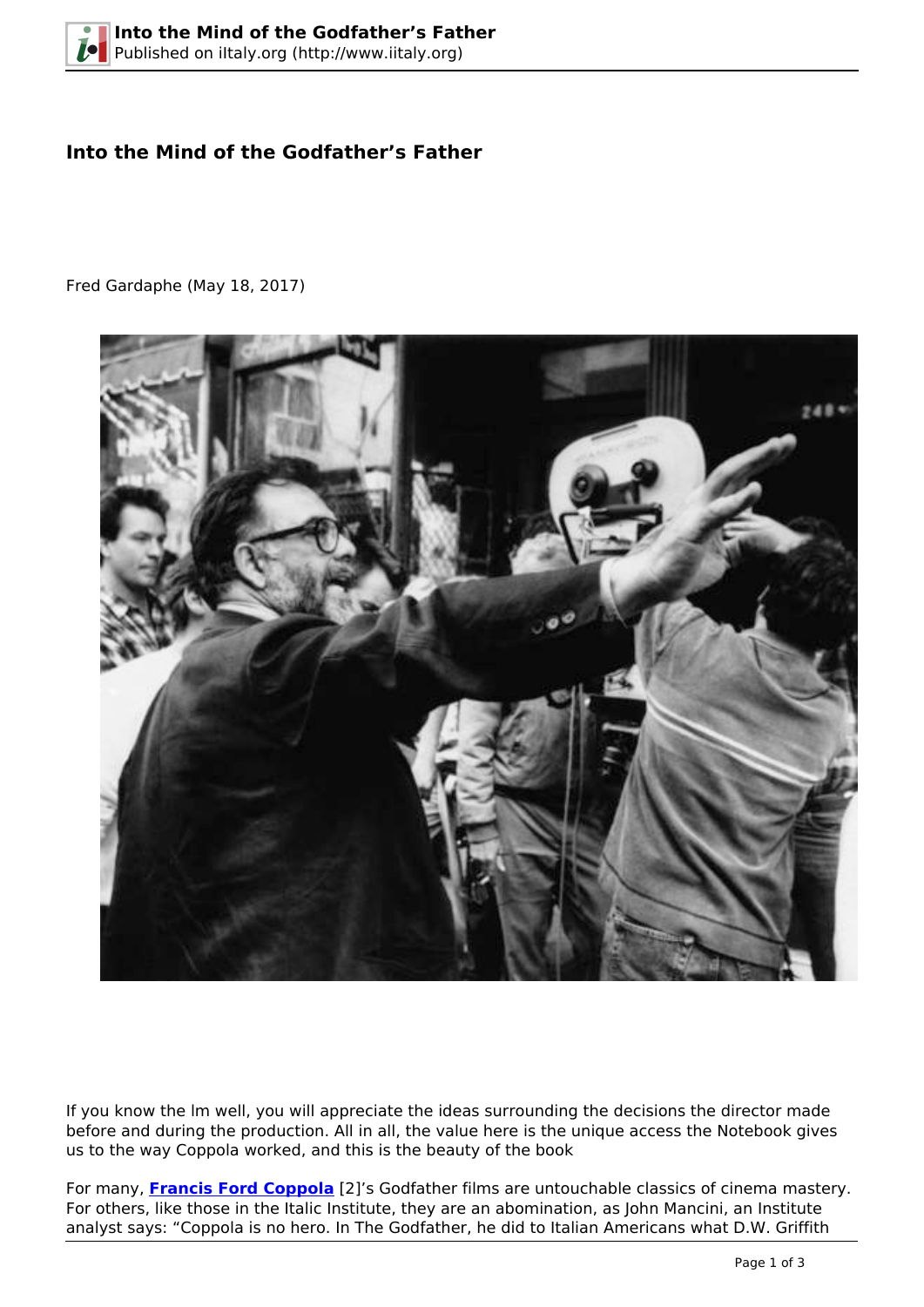

did to African Americans in the 1915 film, Birth of a Nation: He demonized them as criminal. He created a tribute to thieves and murderers."

To counter the publicity surrounding the publication of Coppola's **[The Godfather Notebook](https://www.amazon.com/Godfather-Notebook-Francis-Ford-Coppola/dp/168245052X)** [3] for the 2016 Christmas season, the Institute produced a video that you can catch on youtube, that attempts to cast Coppola as a villain, a "Christmas Grinch" who practiced purposeful defamation "even when he had the chance to tell the true stories of real Italian American heroes and heroines." From there they launch into a hagiographic gallery of Italians Coppola might have chosen to make films about: A.P. Giannini, founder of Bank of America; Rocco Petrone of NASA and Governor Ella Grasso, all mentioned in this brief piece pro- moting the Institute's work.

Now whether you agree with the Italic Institute or not, there can be no doubt that Coppola's work has had a great impact on the way Italians have been presented in American culture. His latest addition, The Godfather Notebook may not be for everyone, but for those who know the film well, it is a must buy.

Beginning with an insightful introduction, the Notebook, brings us behind the scenes of the film's creation and into the mind of one of the most important directors of American cinema. From his annotations to the pasted-in pages from the novel, to excerpts from the screenplay, and stills from the shoot, Coppola takes us through the think- ing behind the making of his magnum opus.

If you know the film well, you will appreciate the ideas surround- ing the decisions the director made before and during the production. What was thought and left out and put in gives the reader an idea of all the possibilities that the artist encountered on preparation for his cinematic journey.

For each of the fifty scenes imagined there are typed notes—full of the typos that come in firstdrafts— scene synopses, era considerations, possibilities for imagery and tone, core themes for each, and potential pitfalls that would detract from the director's effort to capture his vision. Many of the scenes never make it into final production; some were shot and never included; others were planned much differently than they turned out. All in all, the value here is the unique access the Notebook gives us to the way Coppola worked, and this is the beauty of the book.

Coppola's introduction becomes both a rationale for making a film on a subject he had little knowledge of, and an account of what he calls "the downs and downs" of its making, for there were many problems the young director encountered from the casting through the editing that come to light on these pages. His honesty comes through in lines like, "I think I made the notebook out of profound fear. It's important to un- derstand that at the root of it all, I wans terrified."

From this notebook came the screenplay, which can now be seen as a collaboration that goes beyond the author and director to include suggestions from actors like **[Marlon Brando](https://en.wikipedia.org/wiki/Marlon_Brando)** [4]. So whether your on side of the Italics Insitute or not, The Godfather Notebook will bring fuel to fire your thinking about his monumental work of literary interpretation that led to the cinematic creation of one of the most controversial films of our time.

As for the Italic Institute's take on this, one could only wonder why they are so vocal about fictional portrayals of Italian Americans and so silent about the real-life anti-American antics of the likes of **Joseph Arpaio** and **Carl Pasquale Paladino**. Could it be they suffer from irony deficiency or reality vision impairment?

Information of the book **[>>>](https://www.amazon.com/Godfather-Notebook-Francis-Ford-Coppola/dp/168245052X)** [3]

## **Fred Gardaphe:**

Distinguished Professor of English and Italian American Studies at Queens College/CUNY and the John D. Calandra Italian American Institute